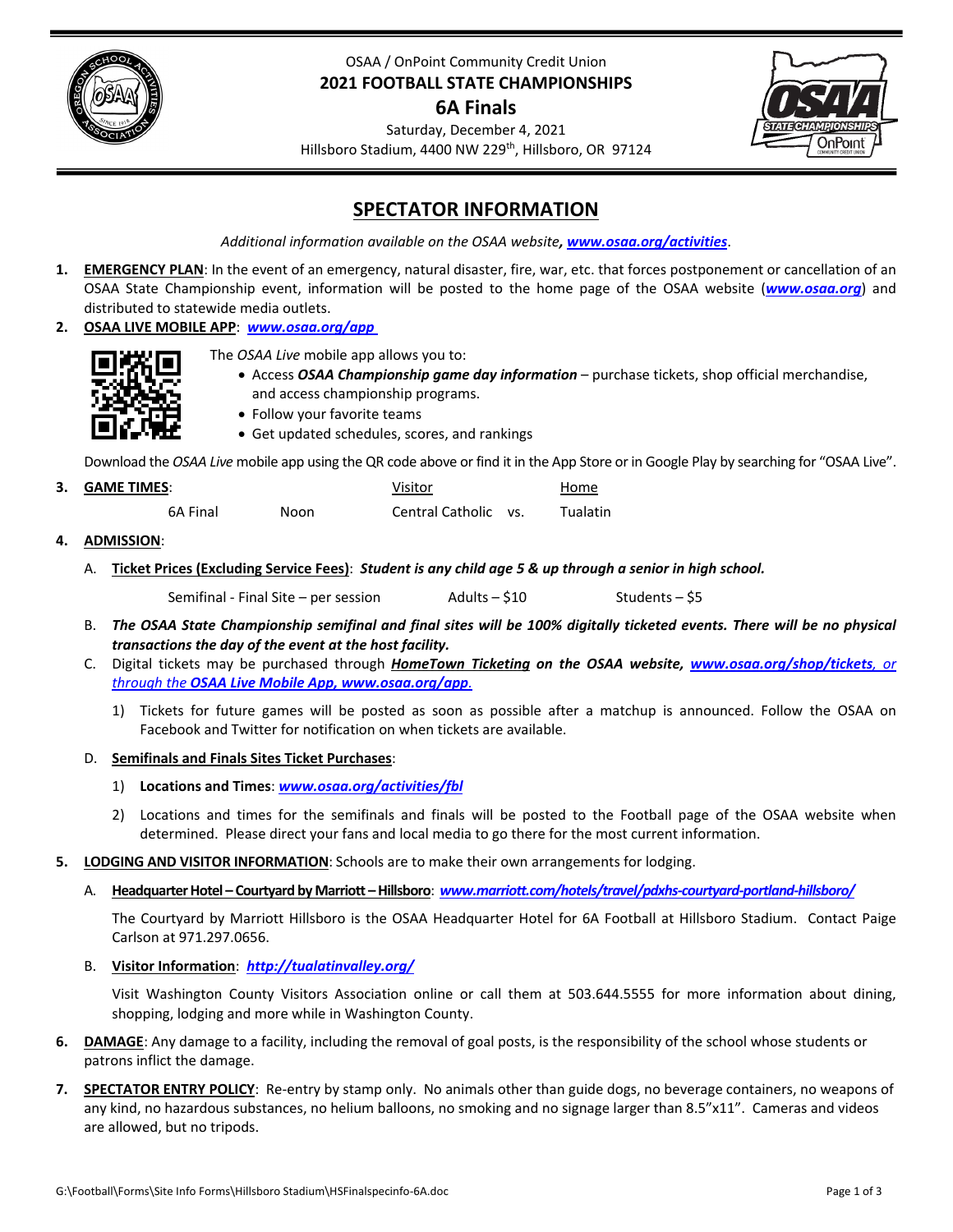#### **8. SPECTATOR / SUPPORT GROUP SEATING**:

- A. Spectator Seating Visitor Sections 1‐8 Home Sections 8‐13
- B. Band Seating  $Visitor Upper area of Section 6$  Home Upper area of Section 10
- C. ADA: There is wheelchair and companion seating distributed around the facility. ADA access to the grandstand (Sections 6‐ 10) is from the SE entrance. ADA access to other seating areas is from the SW entrance of the facility.
- **9. SPECTATOR PARKING**: \$5 per vehicle. No charge for buses and equipment vehicles. No open flame allowed in the Hillsboro Stadium parking areas.
- **10. PORTABLE HEATERS**: Portable heaters are prohibited.
- **11. TAILGATING**: Alcohol, open flames and the use of charcoal briquettes are prohibited.
- **12. LOST AND FOUND**: During the event, Lost & Found will be at the OSAA Event Office or other location designated by the host facility / OSAA Staff. After the event, please contact *[Hillsboro](https://www.hillsboro-oregon.gov/departments/parks-recreation/our-parks/park-rules) Stadium,* 503.681.6120.
- **13. RULE 3 – CONTESTS – [SPORTSMANSHIP](https://www.osaa.org/governance/handbooks/osaa#_Toc456100266) – CROWD CONTROL** *(OSAA Handbook, Rules)*
- 14. STATE [CHAMPIONSHIPS](https://www.osaa.org/governance/handbooks/osaa#_Toc456100461) VIDEOTAPING (OSAA Handbook, Executive Board Policies) (OSAA for [Media\)](https://www.osaa.org/media) (Revised July 2019)
	- A. Recording video of OSAA state championships from seating areas is allowed provided the view of spectators is not obstructed. Use of a tripod in seating areas is prohibited due to safety reasons. An official school video recorder, identified prior to an OSAA state championship event by the head coach or athletic director of a participating school, will be allowed in a designated area established by the OSAA.
	- B. Recording video is for private use only. Broadcasting or streaming video, live or delay, is prohibited unless an online Registration Form has been submitted and approved by the OSAA. Those approved for broadcasting / streaming OSAA state championship events declined by the NFHS Network shall pay a rights fee to the OSAA.
- **15. SERVICE ANIMALS**: Trained guide dogs and service animals assisting guests are welcome at OSAA State Championships. All other animals are prohibited. All service animals must remain on a leash or in a harness and be in full control of the handler at all times. Handlers are responsible for any damage or injuries caused by their animals, must properly dispose of waste in appropriate containers and must take appropriate precautions to prevent property damage or injury.
- **16. AWARDS**: Team trophies will be presented immediately following each championship game. Medals will be distributed to the athletic director of each school following each championship game.
	- A. **Trophies**: Trophies will be presented to the champion and second place teams in each classification. A trophy will also be sent to each semifinal team.
	- B. **Medals**: The following number of medals will be presented to the champion and second place teams in each classification:  $6A - 65.$
	- C. **Moda Health Player of the Game**: One player from each team in each classification's championship final match will be recognized as that team's Moda Health Player of the Game. As part of the post‐game awards and medals presentation, the winners will be invited on to the court to receive a commemorative item from Moda Health and the OSAA.

#### **17. STATE CHAMPIONSHIP RESULTS**: *[www.osaa.org/activities/fbl](https://www.osaa.org/activities/fbl/)*

Results, including statistics, will be posted to the Football page of the OSAA website following each semifinal and final. Please direct your fans and local media to go there for results.

# **SOUVENIR INFORMATION**

*Additional information available on the OSAA website*, *[www.osaa.org/shop](https://www.osaa.org/shop)*

#### **1. STATE CHAMPIONSHIPS MERCHANDISE**: *[www.osaastore.com](https://osaastore.com)*

#### A. **Pre‐Order**: *[osaa.rushteamapparel.com/osaa/pre](https://osaa.rushteamapparel.com/osaa/pre-orders)‐orders*

RushTeamApparel, exclusive merchandise partner of the OSAA, offers pre‐orders. Pre‐orders will typically open one full week before the Friday of the start of the event and remain open until the Wednesday prior to the event weekend at noon. Select garments are available for pre-order: sweatshirts, t-shirts, long sleeve t-shirts, sweatpants, patches, pins, beanies and various Nike products. Merchandise will be available for pick up at the RushTeamApparel booth throughout the event.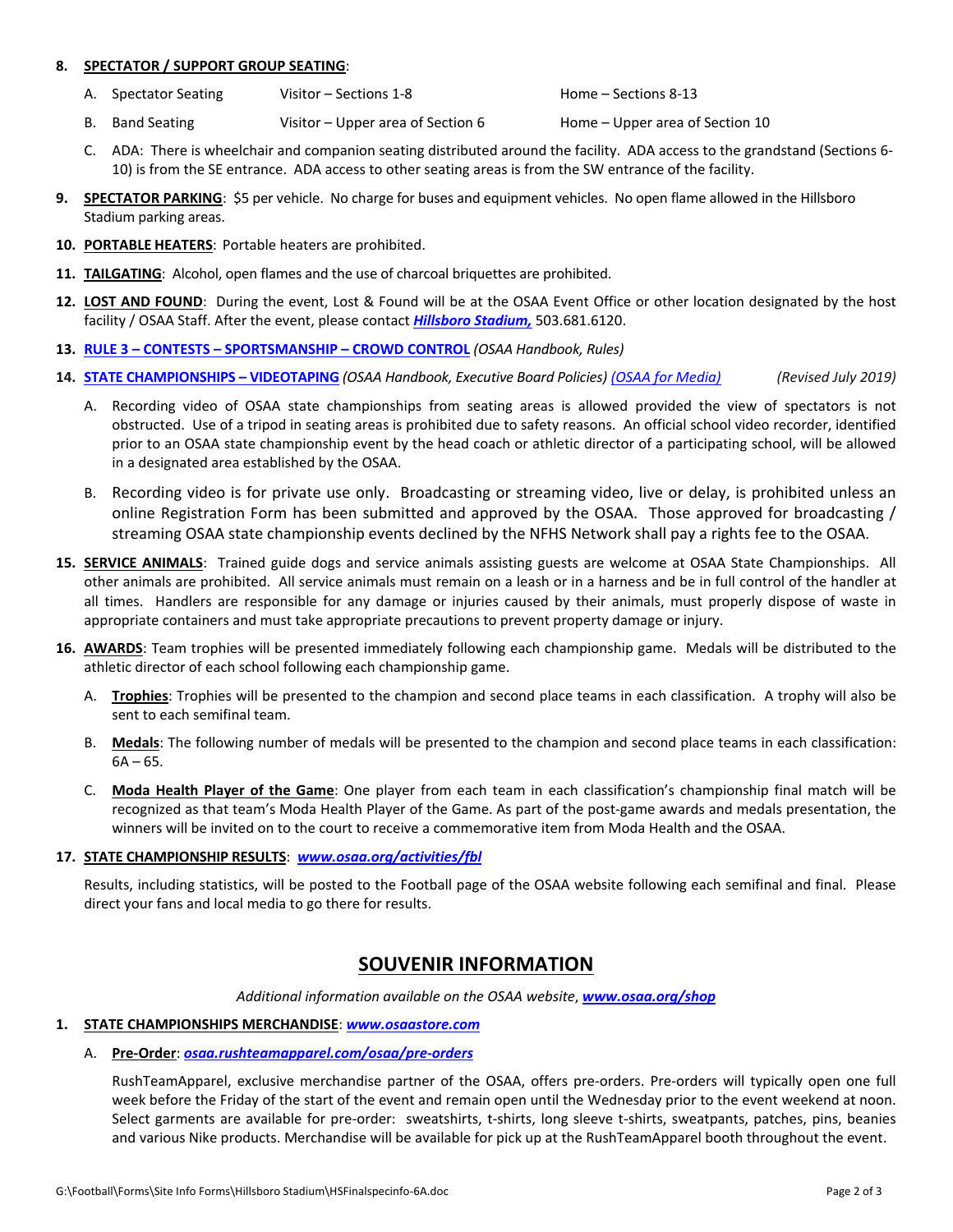- B. **Championship Site**: RushTeamApparel will be onsite at the OSAA state championship with a wide variety of souvenir merchandise. Stop by the merchandise booth to purchase t-shirts, sweatshirts, letterman patches, sweatpants, hats and much more. RushTeamApparel also offers a wide variety of customization options including school name, student‐athlete name, event decals and more!
- C. **Official Letterman Patches**: Get your official OSAA State Championship letterman patch onsite or by ordering online. Forget to get one last year? You can order an official letterman patch for any year going back to 2014‐2015 in any OSAA activity by ordering online.
- D. **RushTeamApparel Contact Information**: RushTeamApparel is the exclusive merchandise partner of the OSAA. For more information, contact RushTeamApparel at 1.253.858.5288 or via email at orders@rushteamapparel.com.

## **2. NORTHWEST SPORTS PHOTOGRAPHY (NSP)**: *[4nsp.com/PhotosAction.aspx](https://www.4nsp.com/PhotosAction.aspx)*

- A. **Action and Awards Photos**: NSP will shoot action and awards photos at this year's finals. Action and award photos will be available online for purchase by Monday evening following the event.
- B. **Team Photos**: NSP will have a photographer available to shoot team photos on Saturday's final. Coaches will receive order forms from NSP in the mail during the week of their championship game. All team photos will be available online for purchase by Monday evening following the event.
- C. **NSP Contact Information**: NSP is the official photographer of the OSAA. For more information, contact NSP at 800.446.5758 or via email at customerservice@4nsp.com.

## **3. BROADCAST INFORMATION**:

## A. **OSAA Radio Network**: *[www.osaa.org/radio](https://www.osaa.org/radio-network)‐network*

The OSAA Radio Network, sponsored by Pacific Office Automation, will stream audio of all semifinals and championship games. Broadcasts begin eight minutes prior to game time and are archived on playoff bracket pages at *[www.osaa.org.](https://www.osaa.org)*

B. **NFHS Network**: *[www.nfhsnetwork.com/associations/osaa](https://www.nfhsnetwork.com/associations/osaa)*

The NFHS Network will stream video of all semifinals and championship games. Subscriptions are \$10.99 for a monthly pass and \$69.99 for an annual pass. Events are archived for on demand viewing. Purchase DVDs at the link above.

## **4. OSAA DIGITAL CHAMPIONSHIP PROGRAMS**: *[www.osaa.org/programs](https://www.osaa.org/programs)*



The Official Football State Championship program will be available online Monday, November 22. The program includes state championship brackets, rosters, season results, team photos, historical records and a color map of all OSAA member schools.

Programs are available on the OSAA Live mobile app and online. Download the *OSAA Live* mobile app from the App Store or Google Play by searching for "OSAA Live".

- **5. MINI REPLICA TROPHIES**: *[www.osaa.org/shop#trophies](https://www.osaa.org/shop#trophies)*
	- A. **Mini Replica Trophies**:The OSAA is proud to be able to offer mini replicas of the trophies presented at the OSAA State Championships. Mini replica trophies are 8" tall x 10" wide x 5" deep and make a great gift for coaches, students, parents, etc. Mini replicas can be produced for teams and individuals for any year in any OSAA activity. Each mini replica trophy is \$70 and that includes a personalized nameplate, shipping & handling. Order mini replica trophies online.
	- B. **Crown Trophy Contact Information**: Crown Trophy manages the mini replica trophy program. For more information, contact Crown Trophy at 503.626.1125 or via email at awardpro@crowntrophy41.com.